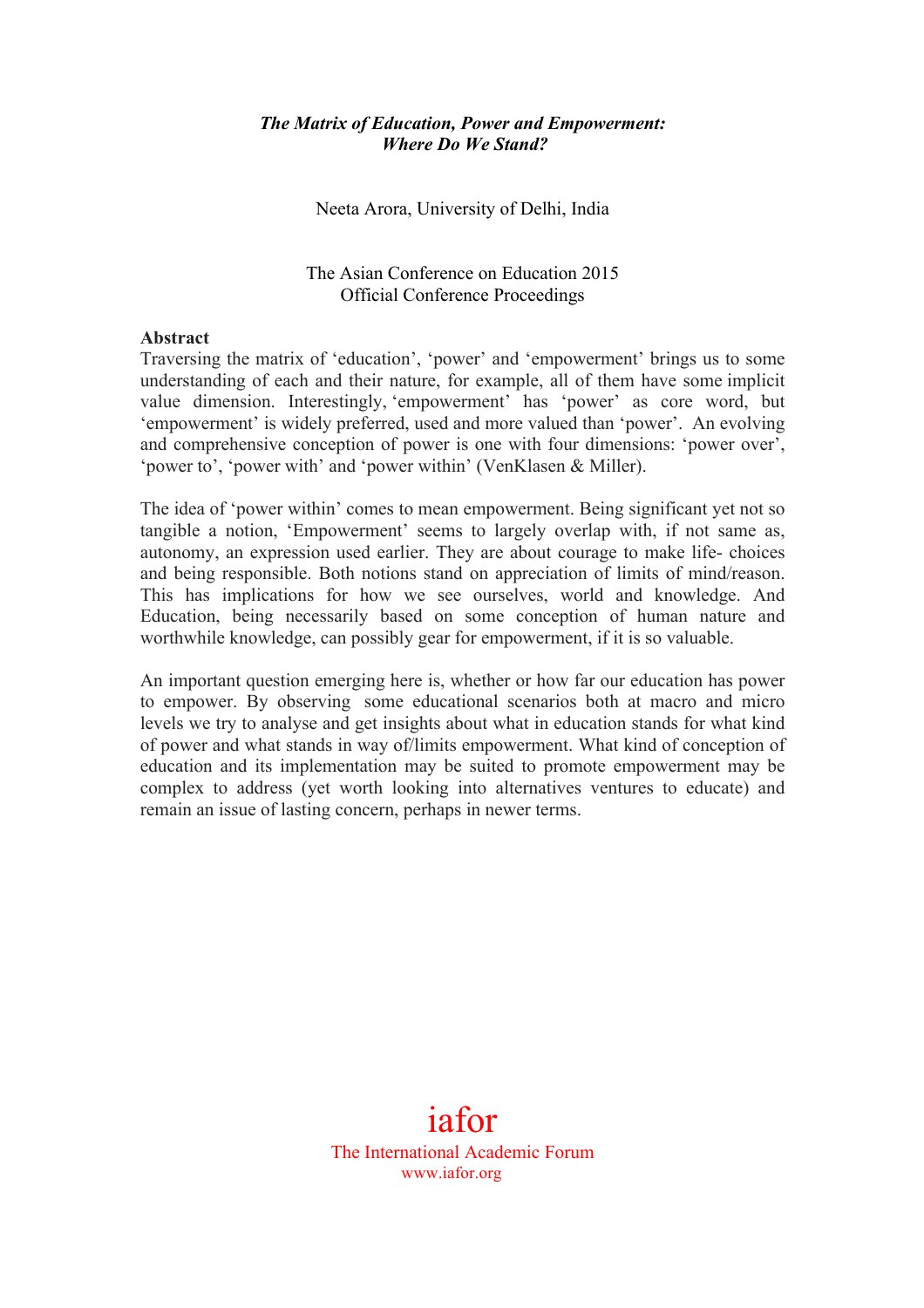It seems quite justifiable to look at education as a powerful means to empower people or bring about any change. What is it about education that makes it powerful? How do we conceive empowerment of people, is it different from their power? Does education have power to empower?

To understand the power of education we try to look at the nature and concept of 'education. It's meaning can range from acquiring skills, developing capacities, dispositions or qualities and potentials, yet all of these lean on some understanding of 'what is learnable', 'what is worth learning' and 'what is it to be educated'. The idea of education is necessarily tied to how we perceive learner/ourselves, as well as what is worth learning/knowledge.

Is learner a person, human agent or simply evolving species of human being? How all can human beings be conceived? What is pre-determined for humans and what are they free to determine about themselves? If educational concern is the promotion of personhood, ultimately autonomous, what form should education take? But if learner is to develop into a social, rational being, then enculturation and socialisation are the educative processes.

We do come across contrary conceptions of education- both descriptive (of learning experiences and situations) and prescriptive/normative(based on desirability). Some view of human betterment always guides educational decisions, whether utilitarian ends, external to activity where education is viewed as an instrument, or the noninstrumentalist view, wherein education is intrinsically good(like for autonomy), not a device designed to produce humans of a certain kind(like civic or productive) for some end. Yet both understandings are normative in character (Carr, 2003). Some value reference (desirability or worthwhileness) is inherent to educational decisions and to any educational theory( Moore,1974).

Arriving at three criteria central to the concept of education, Peters says, the first is concerned with the development of desirable states of mind in the transmission of what is worthwhile to those who care about it. Secondly, education is concerned with the acquisition of a body of knowledge and understanding that gives some kind of cognitive perspective to person's activities, transforming their outlook. Thirdly, the process of education involves at least a minimal voluntary participation in the process (Peters, 1966).

Hence education has power due to its essential normative nature, it has power to transform people for their betterment, and such transformation is not possible without willingness on the part of learners (assumption on learner).It is in the freedom and responsibility of choosing what to value and envision for human existence that empowers education. Education, through the curriculum and teaching-learning activities can exercise some power to influence learners for envisioned life.

Power may be understood as ability to meet ends, get the wanted (Boulding, 1989). Empowerment lies in choosing our ends and wants rightly. The wants and ends are human valuations and decisions or choice, a potential to be realised, a vision of life and world integral to it (Boulding,1989).In choosing our orientation guides us to be productive, destructive and/or integrative (later ref). Therefore, all choices partly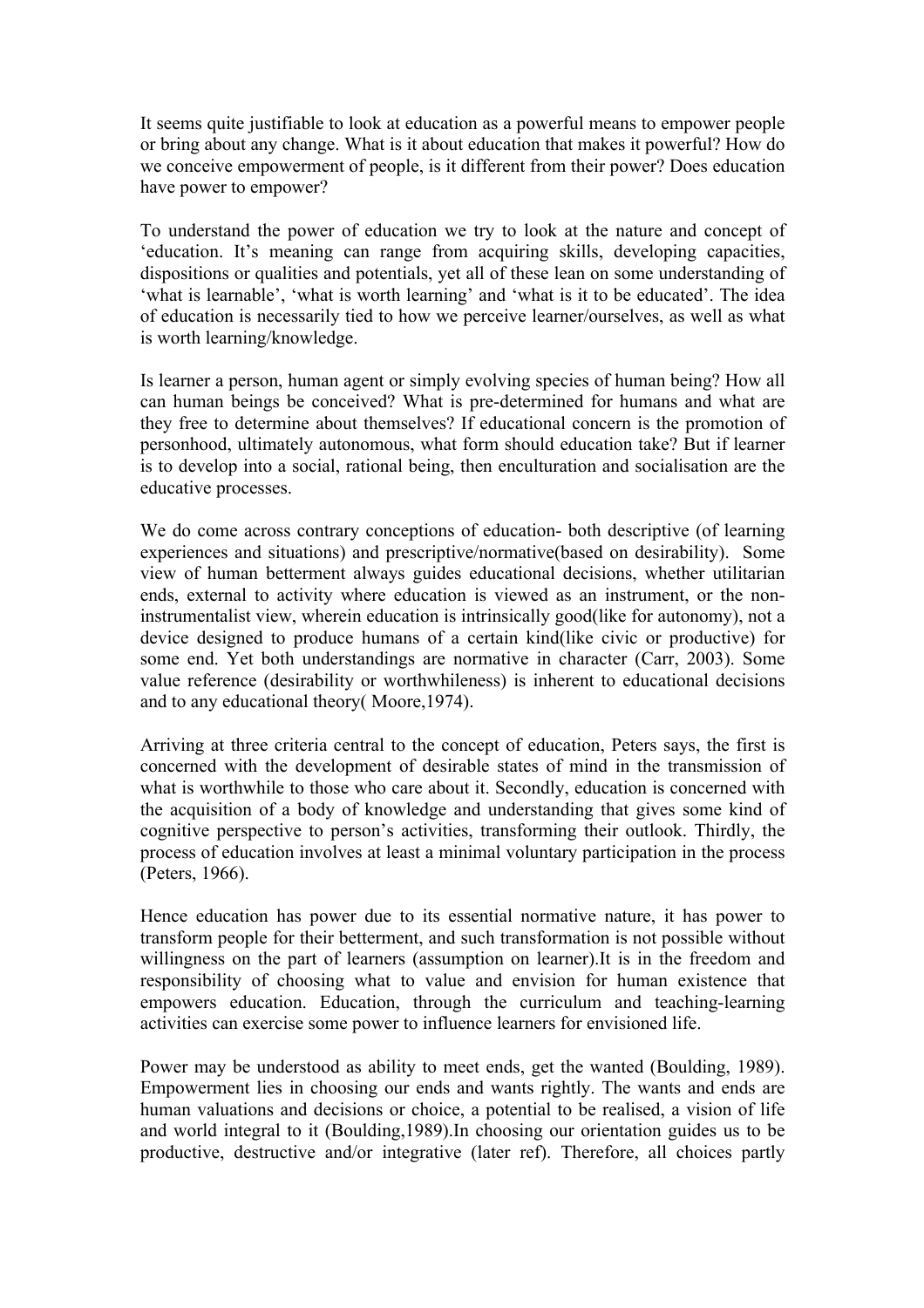depend on our capacity to generate possibilities and will to choose kind of power. This capacity is affected by our learning (education).

The power, in one of its dimensions (Lukes,1974), can work as visible and open enforcements that can take form of conflicts, domination, resistance and violence. Power can also be structurally played to control, and lastly most unobservable form of power that becomes willing compliance, where the interests of the dominated seem to be met through the dominant. It is important to observe that these are all zero-sum models of power, because when power of one increases, that of other(s) decreases, total remains constant.

Somewhat wider understanding of power comes from Boulding (Boulding 1989; Susann,1992; and Rowlands, 1995) who distinguishes three kinds of power with their interesting representations:

Threat power represented as 'the stick' is the power to destroy which sufficiently covers all three versions given by Lukes, where exploitation and injustice are inherent along with lack of trust and respect. Hatred and competition are at its base.

Economic power as 'the carrot' which is the' power to' do things, is about abilities and capacities and therefore generative or productive power. The power here is about strengthening and developing, to produce and enable, and not to control or overpower. There is often no conflict of interests and encouragement, persuasion, trust work well. Integrative power or 'the hug' is the most energising of all as it is "the power to create such relationships as love, respect, friendship, legitimacy, and so on"(Susann, 1992). It is self-generated, expansive and works to empower many more.

The three powers co-exist in multidimensional, complex, vague and qualitative manner, yet are observable. The sources, objects and responses to power can be very many (Boulding,1989).

Boulding (109-117) finds important aspects of integrative power as love, which at best is general benevolence or concern for welfare, as mutuality, respect, and inclusiveness or expansiveness which makes us relish differences and variety and helps us face uncertainties or resolve dilemmas. With this, even bullying, punishing, regulating and production can be gainful and effective, and without it, the other two also lose and harm.

He places the integrative power as the ultimate power which legitimises all other powers. I see a lot of integrative power as 'power within' (VenKlasen and Miller, 2002) which has to do with a person's sense of self-worth and self-knowledge. It includes an ability to recognise individual differences while respecting others. It involves capacity to imagine, generate possibilities, hope in search for dignity and fulfilment.

The power of domination expressed as 'power over' is seen to stand on fear and grounded in absence of trust and respect and therefore destructive stands opposed to 'power with' which is an expression of empowerment as construed by Kreisberg (as cited in Juceviciene and Vizigirardiite,  $2012$ ). For him, empowerment<sup>1</sup>, in general is about being able to influence, sharing and expanding in both personal and political

<sup>1</sup> Empowerment in political sense, means power to participate in the decision making process, make changes and is needed for democracy. Psychologically, empowerment is about self-esteem and confidence.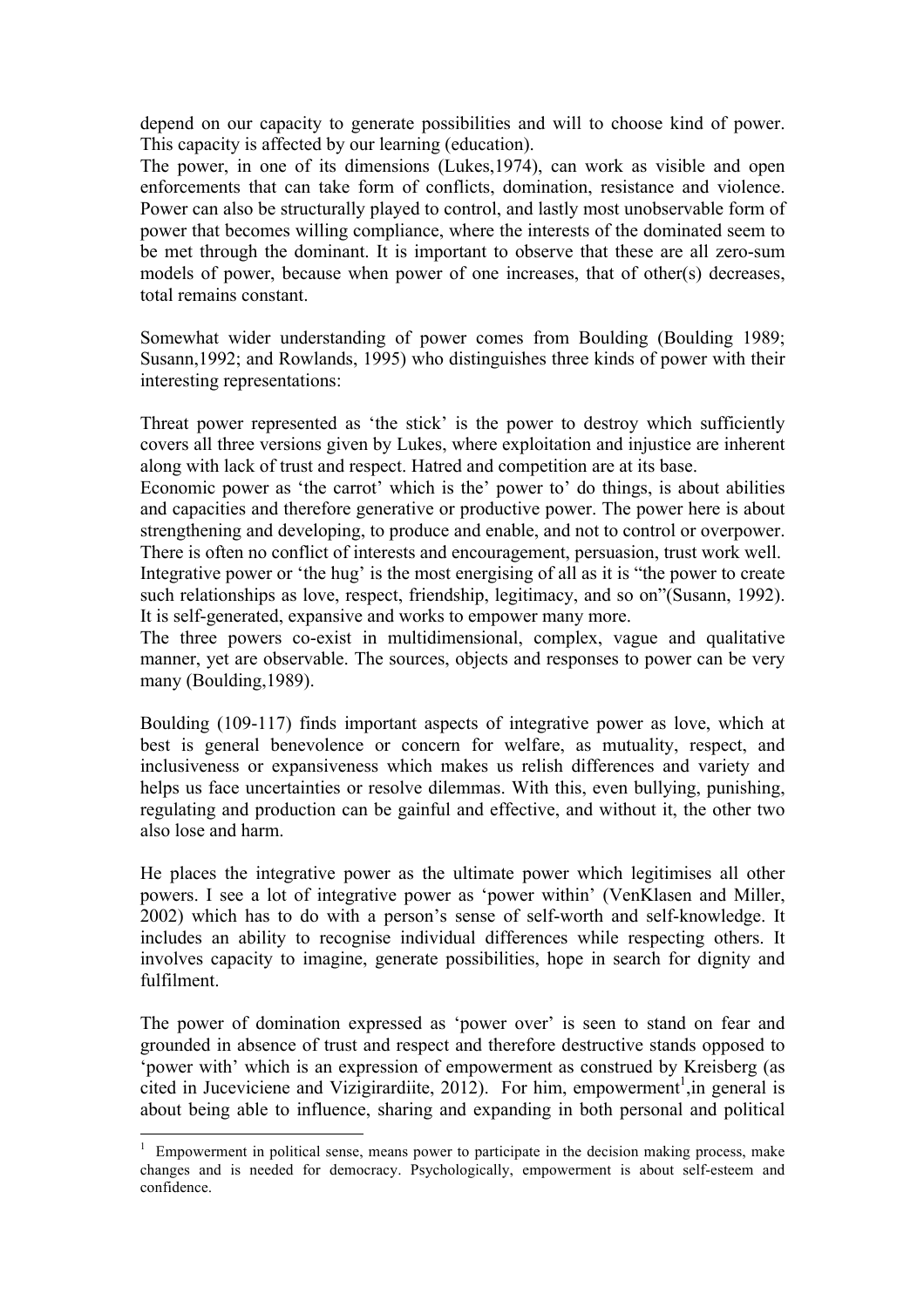aspects and leads to increasing control over one's life, and in decisions related to their own life.

Rowlands (1995) examines 'empowerment' emerging from the root notion of power, can have a range of meanings according to the intentions, explicit or implicit, of the user, which get expressed in the four forms (Rowlands,1995) of 'power', i.e., 'power over', 'power to', 'power with' and 'power within'.

Power, with the intent to control/dominate keeps some powerless or disempowered, thus sustaining inequalities and injustice. This keeps people conditioned and governable (befitting Luke's zero-sum conceptions).Power when enables for certain ends, empowers to certain extent (to produce and earn, thereby develop some abilities in people).Power with intention to generate love and respect are most empowering as it makes people deeply confident, free , expansive and responsible.

Empowerment may be seen on a continuous range of power towards positive conceptions, like those by Boulding, where power is depicted as increasing freedom from control, conditioning, violence and divisive forces and has the courage to live responsively with love and in harmony. Empowerment is always seen as an intrinsically valuable state to live, the most responsible way to live/be, therefore, a worthwhile aim of education. It enables to choose better things for better life, is about sharing and integrating all within us and at its core, empowerment is fundamentally a psychological or psycho-social processes involving development of self-confidence and self-esteem, a sense of agency, and 'dignity', almost meaning self-respect and self-worth (Rowlands, 1995).

Kabeer (as cited in Rowlands, 1995, p 211) considers that "Such power cannot be given; it has to be self-generated", and that is why it is 'power within' because it requires the `un-doing' of 'internalised oppression' and appears to be the transformative 'key' that opens 'locks' on the empowerment door. This develops with voluntary analysis and reflection besides "social networks, organisational strength, solidarity and sense of not being alone".

Empowerment is essentially personal; the other dimensions of empowerment are the relational, and the collective dimensions<sup>2</sup> (Rowlands, 1995, p188). The personal dimension of empowerment is most important, also because he saw that collective empowerment is possible only with some critical mass of personally empowered individuals.

The normativity in notions of power and empowerment is quite clear, although can be viewed as continuous or contrasting. We see that p**ower can exist in opposing forms, destructive and generative, oppressive and empowering/emancipating**. This comes from Boulding, Lyotard and Foucault , although Lyotard and Foucault do see power besides intention also.

Personal empowerment, the core of all empowerment amounts to seeing what really matters to us, thereby willfully taking responsibility of conscious choice of one's own state and letting go off the rest. It makes us more sensitive, compassionate, connected to our surroundings, respectful, fair, and free from fear and thus need to conform or

<sup>&</sup>lt;sup>2</sup> The personal-developing then sense of self and individual confidence and capacity (which involves undoing the effects of internalised oppression); the relational- of close relationships and support through them; and the collective dimension based on a co-operative rather than a competitive model.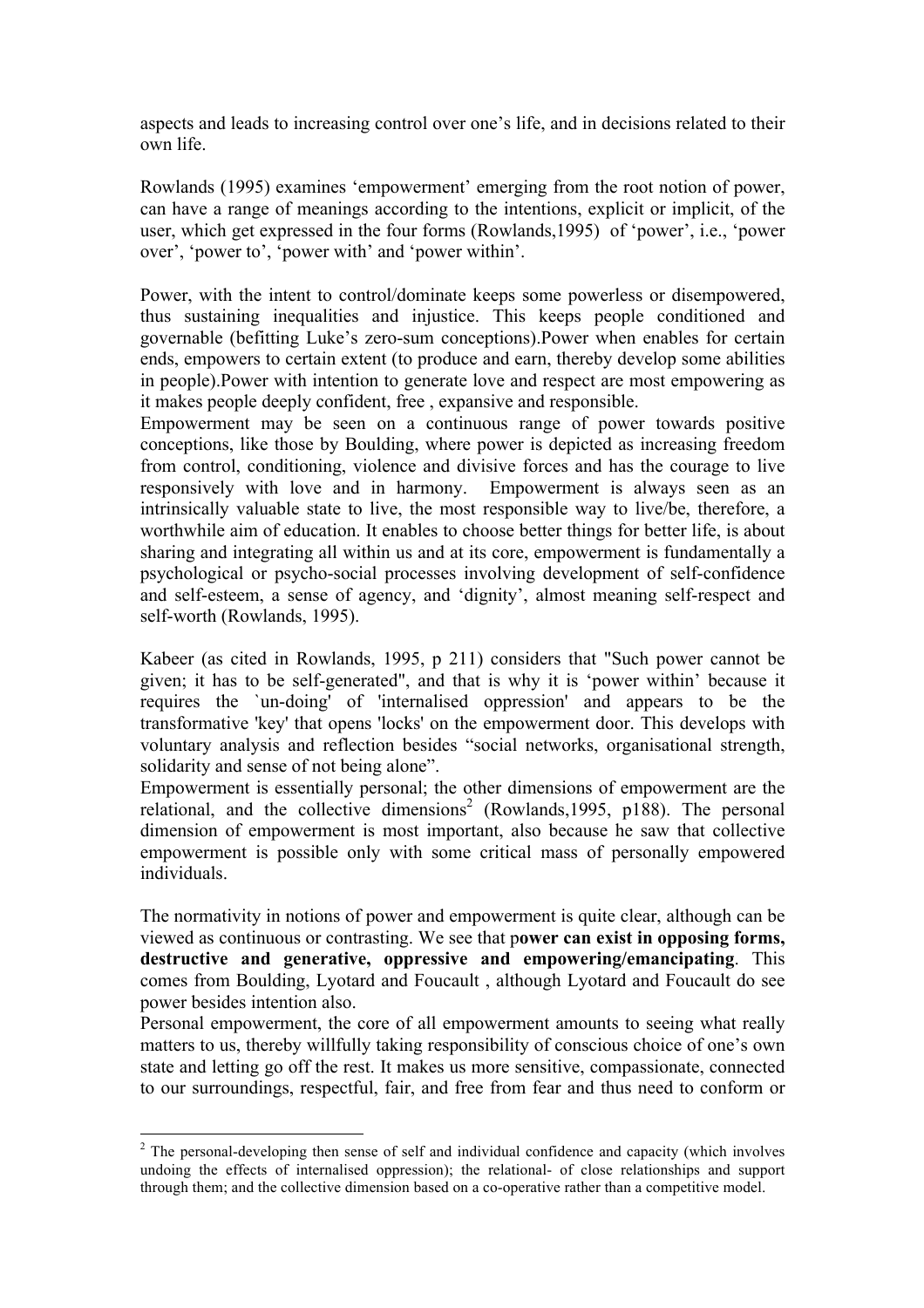urge to protest. One becomes free from manipulations and conditions and need to manipulate.

These seemingly characterise what we call, **autonomy** (an old notion and concern in education). Autonomy, originating in Greek, means self-rule or selfgovernance, meaning self-determination and close to self-regulation and selfdirectedness. Freedom of individual is implicit in these ways of living, and so is responsibility.

This can require and imply a range of human abilities – rationality, critical thinking, reflection, reasonability, (which lead to ownership of ones beliefs, deliberations, judgment and thus self-reliance, self-sufficiency), individuality (identity, subjectivity), reaching potential or excellence, authenticity, being true to oneself, integrity, consciousness, agency, purposiveness, and more.

How these differ and relate or which is central has many debates in its discourse. Whether it is a state of mind or of being, how far is it possible, what can be done (through education also) to develop autonomy are relevant questions.

Pring (1984) quite comprehensively deals with various conceptions of autonomy, considering it to be an ideal, such that to be educated would mean to be autonomous in personal, social and moral aspects of life<sup>3</sup>. In one sense it means the ability to make up one's own mind about what is right or wrong, thereby not depending on authority or tradition and standing by one's thoughts and values for oneself because of free choice, and not social props . Crudely speaking, autonomy is about the quality of thinking and will.

Autonomy is viewed by Piaget and Kohlberg as a transformation necessarily preceded by heteronomy<sup>4</sup>, a non- autonomous stage. Without initial respect for experience and understanding of our tradition, the authoritative assertions, the reflection and thought may not be mature enough to make us autonomous. It would take all of one's authentic rational, critical and reflective abilities to create values for oneself and not change with fashion or under pressure, in the complex world full of contradictions (Pring, p74). These do not develop with disrespect for others, or with rigidity or rebellion.

Kant sees the human agency as rational agency, which enables him to be a morally autonomous person (Carr,2003). It is implied that mind is not logically prior to agency. Human person in some way is normative than a biological construct. Further, 'moral goodness' and 'rational self' are desirable and found compatible with personal autonomy (Cooper, 1986), like autonomy is compatible with communal life (Peters, 1973). Autonomy, as self-governance, may be seen as a constellation of relatively deep rooted important dispositions, knowledge of which helps anticipate and explain actions...in the stretch of total behaviour, in some sense expression of core self (Kaufman, 1973). Education can contribute

 $3$  by both Dearden 1972, Peters 1981, as cited by Pring 1984.<br> $4$  Heteronomy: that is, prescribed rules and values from social agencies play important role in developing freedom from them. Another meaning refers to the sense of personal identity (individuality). One grows up to be a distinct person such that with one's own values and sense of purpose in life, one does not go astray smothered by differences,changes around or popular trends.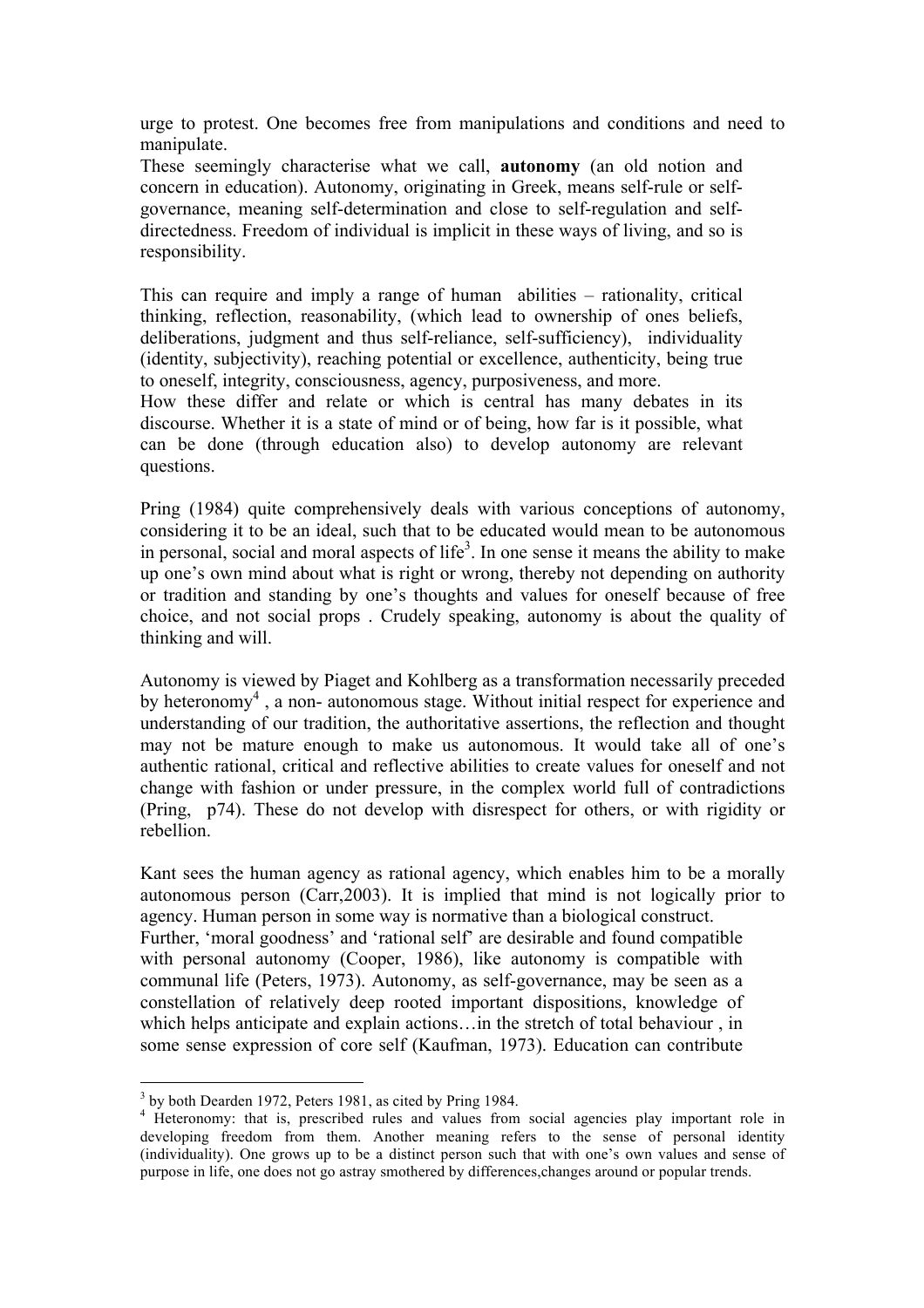to develop some of these dispositions, even if cannot take total responsibility for autonomy.

Autonomy is demonstrated by high self-actualisers, and is based on human motives, that is, our degree of understanding and awareness of 'why we want what we want' determines the way we become. We can see that addressing the question 'why we want what we want' involves choosing to think critically, reason, reflect, which can lead to clarity in intent, responsible decisions and values. Some "inner-directed dimension" is demonstrated in all our decisions in self-actualisers (McMartin, 1995).

The term '**self-actualisation'** came with humanistic theorists , namely, Abraham Maslow and Carl Rogers<sup>5</sup>. Our goal-directedness and intentions play a strong role in creating ourselves through seeking self-fulfillment, expressing our need for selfactualisation in our unique ways (as cited in McMartin, 1995).

Maslow and Rogers characterise self- actualising persons as those who live in the present, experience fully, not rigidly go by rules or in automated mode. They resist enculturation, decide which norms they will follow and live by 'law of their own'. Being honest, open to all experiences- ecstatic to painful, they trust themselves, are at ease, emotionally stable and live without pretence. They are more willing to extend, expand and learn on even through bad situations, are simple and spontaneous, creative and 'fully- functional'. Their choices are intrinsically guided and therefore favour fulfilment, satisfaction, psychological and social well-being, acceptance and respect rather than money, success, fame, approval or power (McMartin,1995). Their capacity to distinguish the means from ends enables them to transform means to ends. They pay respectful attention to their inner selves to determine whether they really like something.

The kind of 'goal orientation' determines our kind of motivation (intrinsic or extrinsic). We can conceptualise goals as possible selves. The extent and nature of our efforts to reach goals that are especially important to us are internally related to our self-concept and self-esteem (McMartin,1995). These are basic to our 'power within' and Integrative power.

We notice that being empowered, autonomous or self-actualising, though come from diverse discourses, are overlapping and connected notions, if not equivalent. But surely these are desirable ways to be and live (however unreal they may seem today), thereby non-instrumental aims of education (although not beyond debate). Yet few important questions arise:

What power does education today have to empower? What is the role of power in pursuit of empowering/educating? How to exercise which power to empower people? How do power and education interact to empower people in which ways and how well?

We are so occupied in fairing well(competing, comparing) that many such questions pass unattended ( Apple,1995). We often neglect some important issue like 'what is

<sup>5</sup> Maslow expressed self-actualisation in terms of a state when 'inner requiredness' coincides with 'external requiredness', when the difference between "I want to" and "I must" diminishes. Rogers (as cited in McMartin,1995, p 162) sees self-actualisation motive as 'the urge to expand, extend, develop and mature'.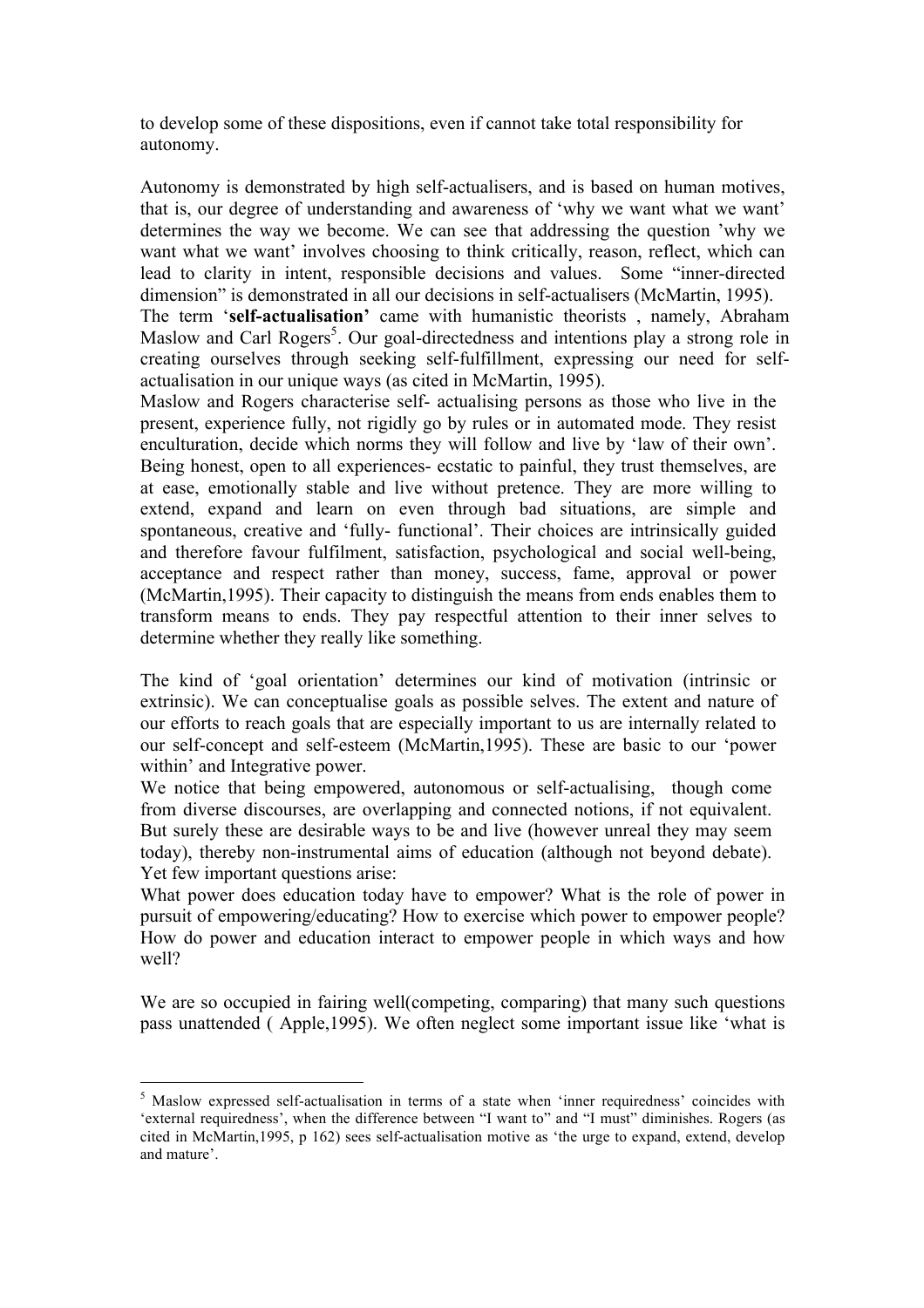good'(normativity) and ' what might be'(possibilities), but just engage with 'what is'(fact).

Given the increasing inequality, levels of poverty and other crisis areas, society doesn't seem empowered. May be education has failed to contribute to creating a just and humane society, given the structures of domination and its legitimation. Therefore it is important to examine the relationship between education, economy, government and culture (Apple,1995).

It has been increasingly clear that education serves the dominant forces/ideologies and works towards "knowledge- economy". Economic decisions and market set values and direction for education. So" what is good for business is good for the country and its people" (Apple,1995, p xxvi), and that determines which and how knowledge will be selected, organised, taught and evaluated.

The credible goal of economic development (power now) can be gained by 'performativity', not by truth. Knowledge that helps perform is valued, produced, sold and bought, not as a value itself, but for the power it gets. The performativity and consumption of knowledge efficiently improves through technological tools which facilitate to quantify, store, miniaturise knowledge. The way learning and knowledge is acquired, classified and made available are fast changing. Neoliberalism has brought sponsorships, vouchers, privatisation to educational institutions. The alliance of education and employment situates education as well as students as both resources and instruments of development (Sharma,2012).

Lyotard (Roberts, 1998) foresaw all this and that societies will have computerised knowledge and knowledge will be increasingly exteriorised, with its sale or exchange value, losing even its 'use value' and far from 'an end in itself'. Thinking and reflection are rendered useless. (Sharma, 2012)

The reforms in education are strategic interventions to promote modernisation, enhance viability of economic systems within world market and link macro issues of regulation with micro patterns of socialisation and child rearing (Popkewitz, 2000). Power is exercised through curricular and pedagogical regulations, like through techniques of accountability, measurement, management of education/schools.

All changes are guided by the idea of 'what is good' for us (Apple, 1995). 'Good schools' are dynamic, responsive to the clients' demands, and perform as per external judgments. (Apple,2003) Similarly, 'good teachers' are construed and shaped to meet what favours dominant value.

The strategies reinforce competition through mobility in and outside schools, along with economic insecurity and cultural indiscipline, by 'popularising' some new form of normalcy, a form of social-Darwinist thinking which then drives people to befit changes (Apple, 2003). Normalisation favours and justifies competition, standardisation, centralisation, national curricular goals for modernisation leading to marketization. Universalisation of reason is an inscription of power, appears natural and essential, but is constructed as phenomenon of normalisation and thus legitimises exclusion. Normativity expresses through rules of the normal and universal, silently (Popkewitz, 2000). All these phenomena are in tune with modernisation, progressivism, pragmatism and social constructivism.

The same phenomenon works to form new professional identities wherein competence means being productive, efficient, pragmatic, flexible and performative as wanted. People continuously respond to changes to meet the needs of state and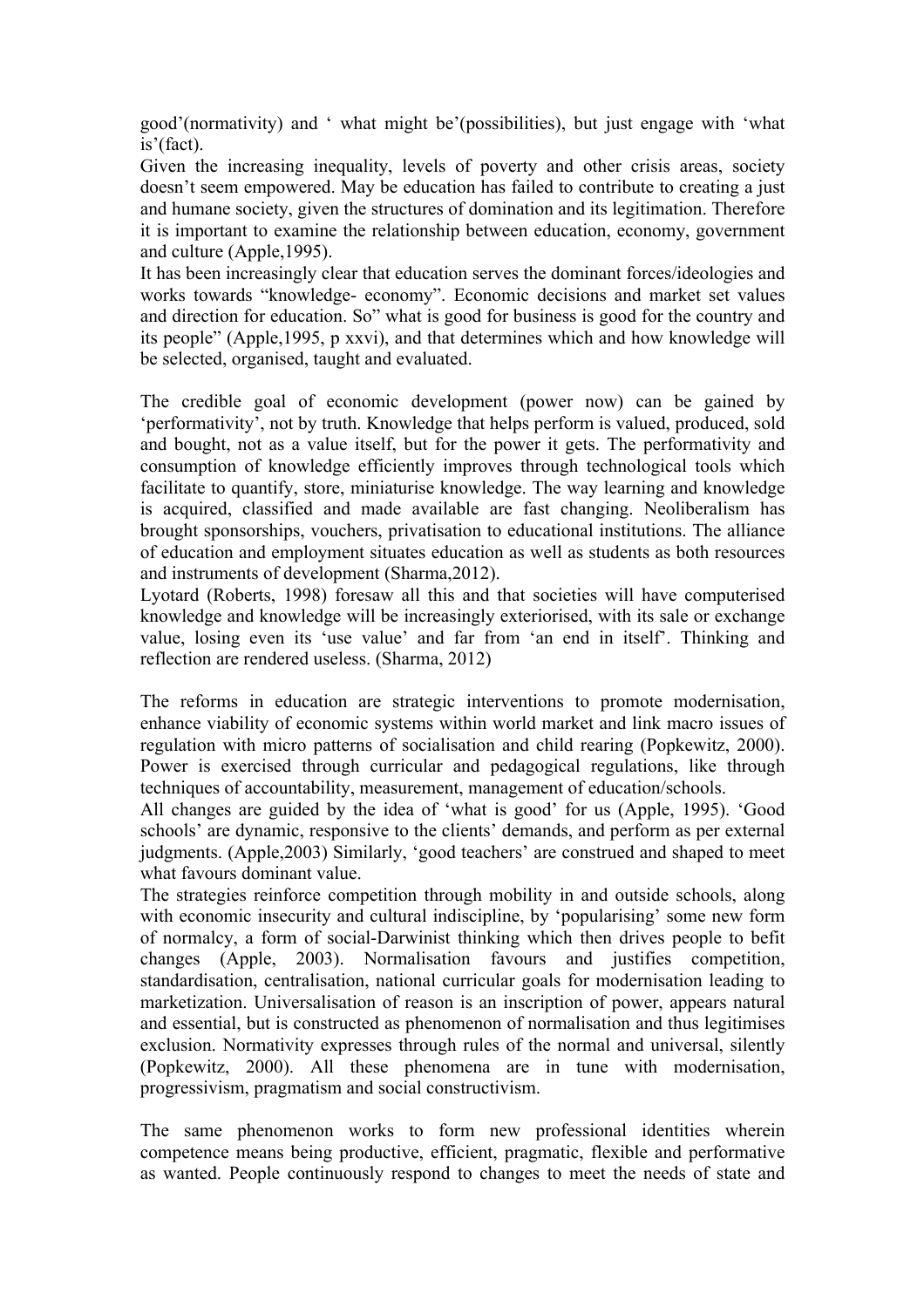under constant surveillance as well as 'performance appraisal' public assessment to live upto mark, therefore are governed with hardly any criticism, reflection or alternatives. The enterprising and competitive individual is 'homo economicus', who is 'manipulable' in the 'marketized individualism' with tacit control (Apple, 2003). Pedagogy as a tool and technology of power has implications for governing children, their subjectivities, also teachers' identiy. Teacher is intervened in new ways to ensure work output and appraised in terms of being "efficient and productive"(Apple,1995) shrinking the scope for self-regulation. In this system with governmentality people are treated as puppets with strings pulled by structural forces beyond their control and little understanding. They are totally formed out of 'discourses and hence having no real agency'.

Governmentality is strategic action which Foucault saw actually saw as "action on the action of others" and for this, it needs to be calculated, rationalised, shaping conduct and desires, and is oriented to certain ends. Education, being state issue is guided and governed through such strategies and techniques (Barnett etc. 2008). This raises the questions of ethics, freedom, autonomy, given the games and contests inherent in the strategic action.

Even if power is not against anything or domination (unintentional), through governing action, the subjectivity is being governed (Barnett etc. 2008), strategies play on people's choices and desires, affecting their motivations, beliefs and values, making individuals conform to norms and trends who then work and live without critical judgment. Rest is done by the force of socialisation, through everyday communication<sup>6</sup>, invisibly.

The governable person is constructed through govermentality. If educated person is conceived as self-governed, he/she cannot become easily governable/manipulable.

Comparing the scenario with classical liberalist terms of freedom, care and role of state and assumptions behind each, Apple analyses that individual was considered autonomous and wanting to pursue his interests best known to himself. State intervenes minimally allowing individuals their freedom and interests. The governance was to encourage self-governance.

But Apple (1995) perceives people as actors/agencies, individually and collectively, historically and currently. He holds that people can think critically through the tricky structural conditions as the strategies and techniques are not neutral and generate healthy and defensible alternatives.

Foucault (Stickney, 2007) talks of self-transformative potential and sees the infinite possibilities of subjectivisation as self-stylised and original despite similarly constituted selves. This is due to diverse ways in which subjects relate to rules because human subjects can develop 'a capacity for freedom and decision-making slowly, progressively, heteronomously and with different success. Freedom is a political skill or power to be exercised'.

Freedom is as possible in and from all relations, from everyone as power is. Power is relational, as in our ways of living, interacting, is multi-layered and everywhere, comes from everything and everyone. Power and freedom coexist, operate and transform. Depending on how subjects are capable of altering, transforming or reversing, rapid evolution is possible to form agency, self and reality (Wong, 2010).

<sup>&</sup>lt;sup>6</sup> Called 'lay normativity'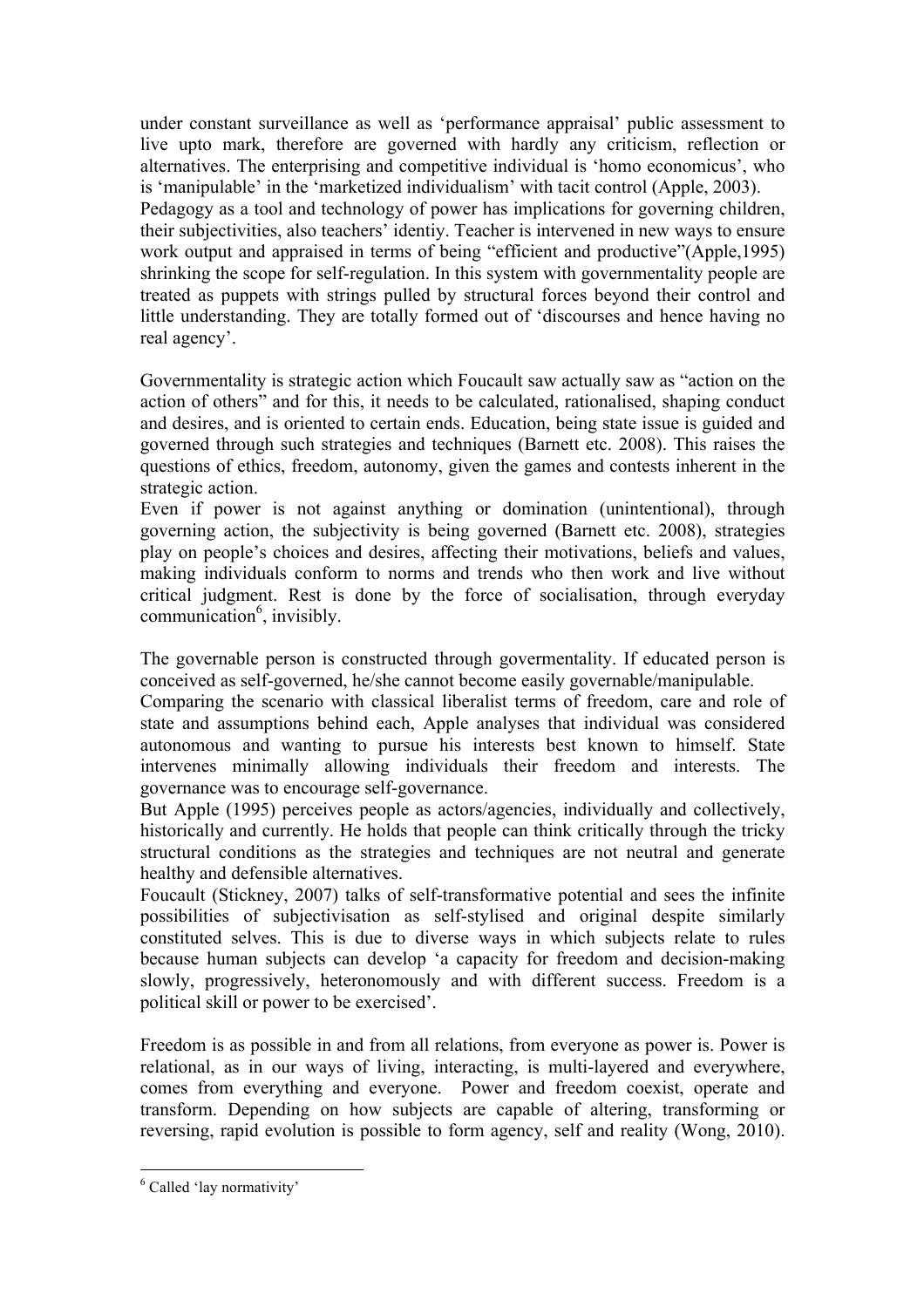With multiple material causes, many transformative practices in education are commendable as shown in the book reviewed by Stickney.

Education in the modern world cannot go for either authority or tradition, yet must proceed in a way that is neither structured by authority nor held together by tradition. This requires autonomy, because political will and resources are deficient for creating such possibilities (said by Arendt, as cited in Pitt, 2010).

Pitt (2010) goes with Kant's views on education being imperative for the development of mankind. Education is justifiably taken as a means to nurture human freedom and creation of peaceful and orderly nation-state. She observes that the educational aim of developing rationality may be sufficient basis to make persons productive. But autonomy, understood as responsibility, as a worthwhile aim of education, demands much more than capacity to reason and produce. The 'mature enlightenment', idea by Kant, is interpreted as autonomy beyond reason, involving affective zones. Yet selfincurred immaturity has been a serious concern for both Kant and Freud.

Pitt considers that teacher- autonomy is crucial for developing student-autonomy. She studies how the achievement of maturity becomes elusive for new teachers when immaturity of individual meets immaturity of profession.

In developing maturity, which plays very significant role in teaching-learning situation (Benson, 2005), the way we relate to others and allow others to relate to us matters<sup>7</sup>.

In the way,' individuals direct their actions and those of others', Foucault  $8$  refers to the 'techniques of self' to govern ourselves that get better by  $9$  being reflective and watchfully evaluative of self and direct us to what we deeply care about, making us moral/ethical agents and become more cohesive, satisfied, self-directed individuals with social responsiveness. For Foucault, being constructed and being autonomous are not mutually exclusive (Wong, 2010). Similarly, he sees autonomy as both instrumental and intrinsic.

It comes clearly that being watchful/aware and reflexive our concerns, values and how we relate to rules as well as self and others, our orientation are largely upto us and not so governed externally.

This can free us from dependence, helplessness, fear of social annihilation and lack of confidence, and increases new teachers' capacity to deal with frustration, complexity, challenges. It takes all- skill, understanding, will, interaction among social and cognitive aspects with affective. Stengel (2010) also reiterates that escaping from affect-inspired ambiguity and *o*ur quest for cognitive certainty keeps us from autonomy.

 $<sup>7</sup>$  Friedman sees personal autonomy in three dimensions- normative (rooted in values, intentions),</sup> relational (rooted in social context/web) and larger liberal-political dimension

<sup>8</sup> Foucault analyses governing actions as having two poles one where state directs actions of groups and individuals through both relation of power and disciplinary techniques; and the other with the individual.

<sup>9</sup> Foucault, in his later works looked up history to find these and compared the three models - Christian, which stands on sacrifice and service, Platonic which demands transcendence, and Hellenistic that is about spiritual practice and requires watching and evaluating oneself. The last one he preferred most.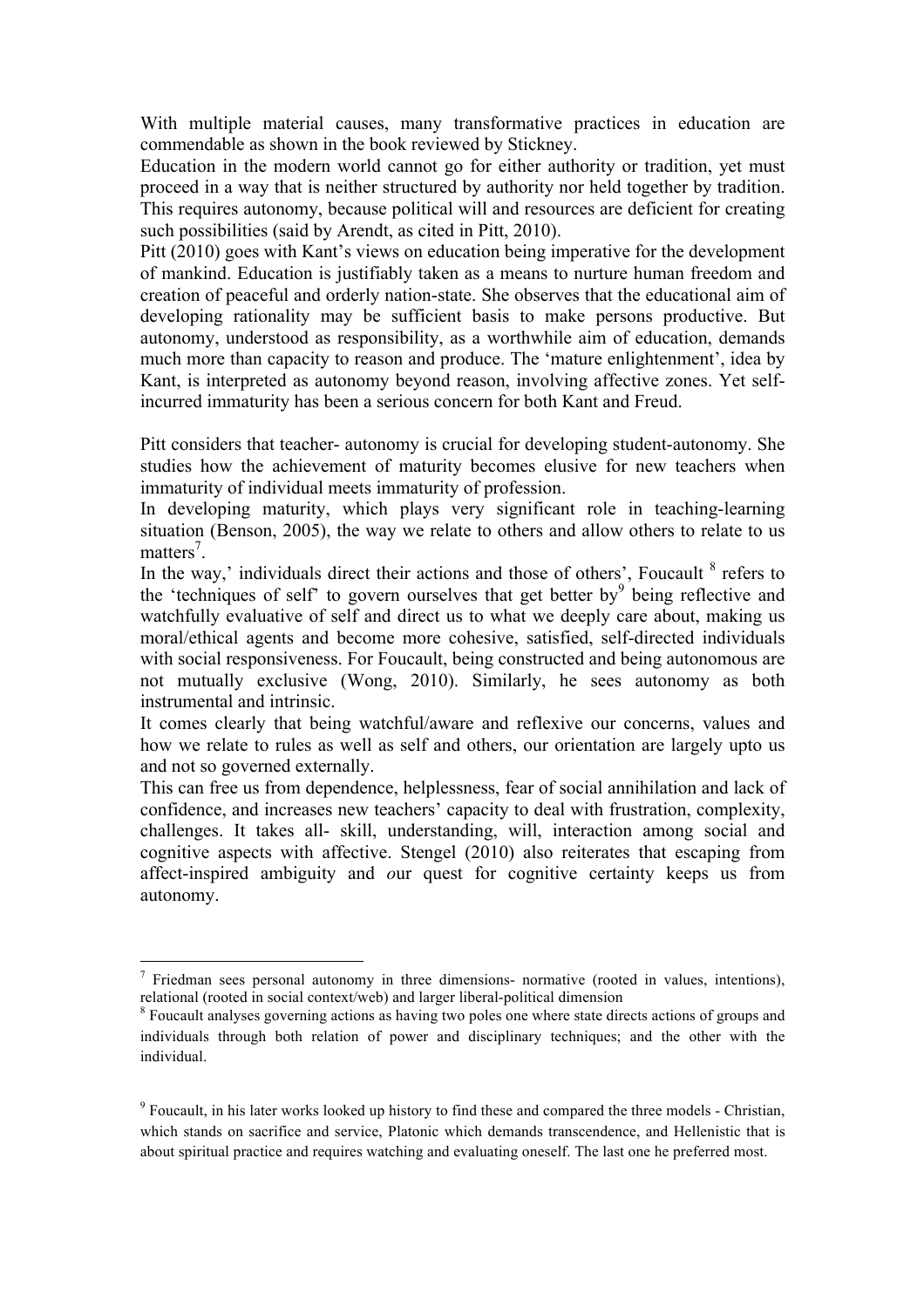Pitt senses urgency about education being at a point where we have to decide whether we love the world enough to assume responsibility for it (just reminding of Boulding's 'integrative power'). When love of children, knowledge, and ability to know (authentically) become our reason to decide, choose, and act/practice in education, then autonomy seems natural. Our deep concerns (autonomous) play pervasively in all our choices and actions. When transformed, we live, see and work differently.

Kant sees humans living according to their nature, which is being rational, selfconscious, reflexive and therefore responsible. Hare places integrity of judgment as central to autonomy and contrasts it with socialisation. We make judgments and choose accordingly. Choices presuppose possibilities, options, alternatives and thus our agency. Any of cognition, rationality, moral rules is not enough because we decide in face of uncertainty also, through our judgment. Reflectivity and values help improve it (Scheffler, 1985).

In teaching situations, teacher agency is important and can develop better when both head and heart are trained, says Palmer (as cited in Liston, 2010). Clear understanding and courage with vision lead to inner wisdom and practical insight and unique response in any teaching situation, real challenges and dilemmas. Better role orientation and consciousness is needed than possible through teacher education or within system.

Creating non-political alternatives becomes not only important but necessary for autonomy of humans and education. Many shades of contemplative stance, such as self-reflection emerge now as a way to help develop power of attention, which is required for proper perception and motivation (Caranfa, 2010). This brings clear direction to learning and integrity to live learning. Self-knowledge, along with selflove and self- will become self- worth.

Mond's (2013) educational experiment justifies the need for quietening the mind which becomes noisy in the fast changing society and life where competition and instability are continuous in everyday experience that threaten, frighten and tire students who have to remain vigilant in the distrustful environment. This can make them violent also. They need to experience calmness and be able to share and care in respectful and trustful environment which activates their insightfulness, brings confidence that life can be otherwise than stressful and can direct their rational mind also better.

Believing strongly that empowerment is conscious self-inducement, it comes from within, and cannot be acquired, Taliaferro (1991) cautions teachers against the imposed 'teacher empowerment programs', which have hidden agendas to disempower/control.

She finds that great teachers feel powerful, rather than helpless, understand their work, are attentive, motivated, participative, engaged and responsible. They feel fulfilled beyond rewards and recognition, they empower students by creating a 'freedom niche' where teaching and learning are nurtured. These are all characteristics of autonomous and self-actualising persons.

But most teachers feel power only from outside, not from their own motivation, evaluation, but from evaluation and accountability mechanisms that can dissuade most from doing things for oneself (beyond acknowledgement and rewards, towards autonomy).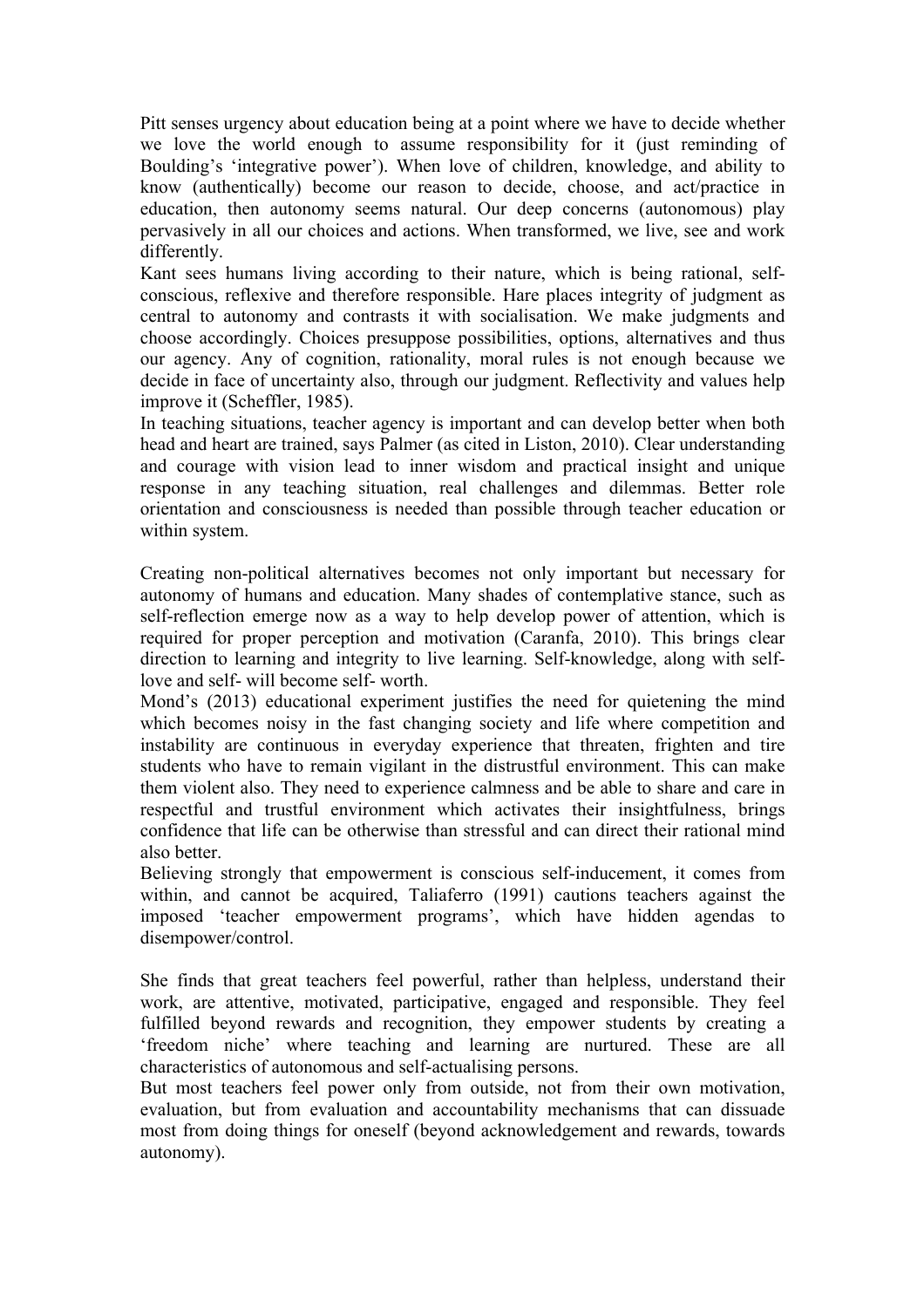This, according to Krishnamurti (1953), who led a unique form of education in India, is due to the urge to conform, a desire for security rooted in fear which in turn invites power to dominate in some form, be it political, religious or social and further encourage subservience. Fear may take the form of respect and submission to the powerful often in forms of an individual, group or ideology and denies any intelligence to ourselves. We become mere 'cogs in the social machine' devoid of capacity to think creatively or attend wholly. Gradually we become indifferent, alienated, insensitive and increasingly dependent on external regulations. We passively hope for freedom while conforming, without caring to see which means can leads to what ends.

The problem with present day education, as he sees, is over-emphasises on technique which is destroying man (Krishnamurti, 1953). Cultivating capacity and efficiency without understanding life, without having a comprehensive perception of the ways of thought and desire can only make us increasingly ruthless and can bring many crises. Right education, Krishnamurti (2002) said, is for the transformation of individuals and society. It is total education for total life with total self. Learning, then, is by and for whole being, and involves free inquiry and exploration which comes to children naturally, they being curious. The inquiry is authentic and free from authority, external discipline, norms of obedience, conformity or dogma, or fear often generated by comparison and competition or for incentives. For this, teachers need to be open, growing, reflective, patient and loving themselves (empowered, autonomous)  $^{10}$ . This total development occurs beyond mind's limitations, in which teaching is about the cultivating inquiring mind. Learning begins from self and is about knowing self also. That way, child is sensitive and responsive to totality without being self-centred. Solitude, study and dialogue also help to develop sensitivity and encourage an integrated whole perspective.

"Government control of education is a calamity" (Krishnamurti, 2002,p77). Government is training youth to be efficient. Regimentation and prejudice are being cultivated and enforced through mass instruction. Only education of individual can make individuality possible, and that is volitional.

Education, in its intrinsic sense is about empowerment or autonomy. And educational institutions run on certain ideologies and to ensure or promote their continuity through directives, regulatory mechanisms that can increasingly become subtle/invisible. Empowerment, at core is about inward direction, self-knowledge, self-love, self-worth being central . It is essentially an individual's volitional pursuit for one's own freedom and control in one's life.Neither can any system provide it, nor can nations in global race afford to educate to be persons who are integrated, free and selfgoverned, not so governable.

Analysing with reference to few meanings of education, whenever we want to make certain kind of persons (e.g., productive, efficient, good citizens), it is for certain purpose, to serve the powerful ideology, and therefore the valued aspects will be played in education. And whatever plays, stays. His/society's peace, harmony and well-being may not stand so relevant. Education, just an instrument for reproducing

<sup>&</sup>lt;sup>10</sup> Teacher has to be alive, responsive and open to whatever can help develop students' intelligence and encourage experiencing fully. Teaching is not a technique, a profession, but a way of life. An authentic teacher is not instrument of politicians, is not after power in any form (position, money, fame or honour). He just encourages students to exercise their intelligence freely and not be dependent on teacher, or see him as ideal.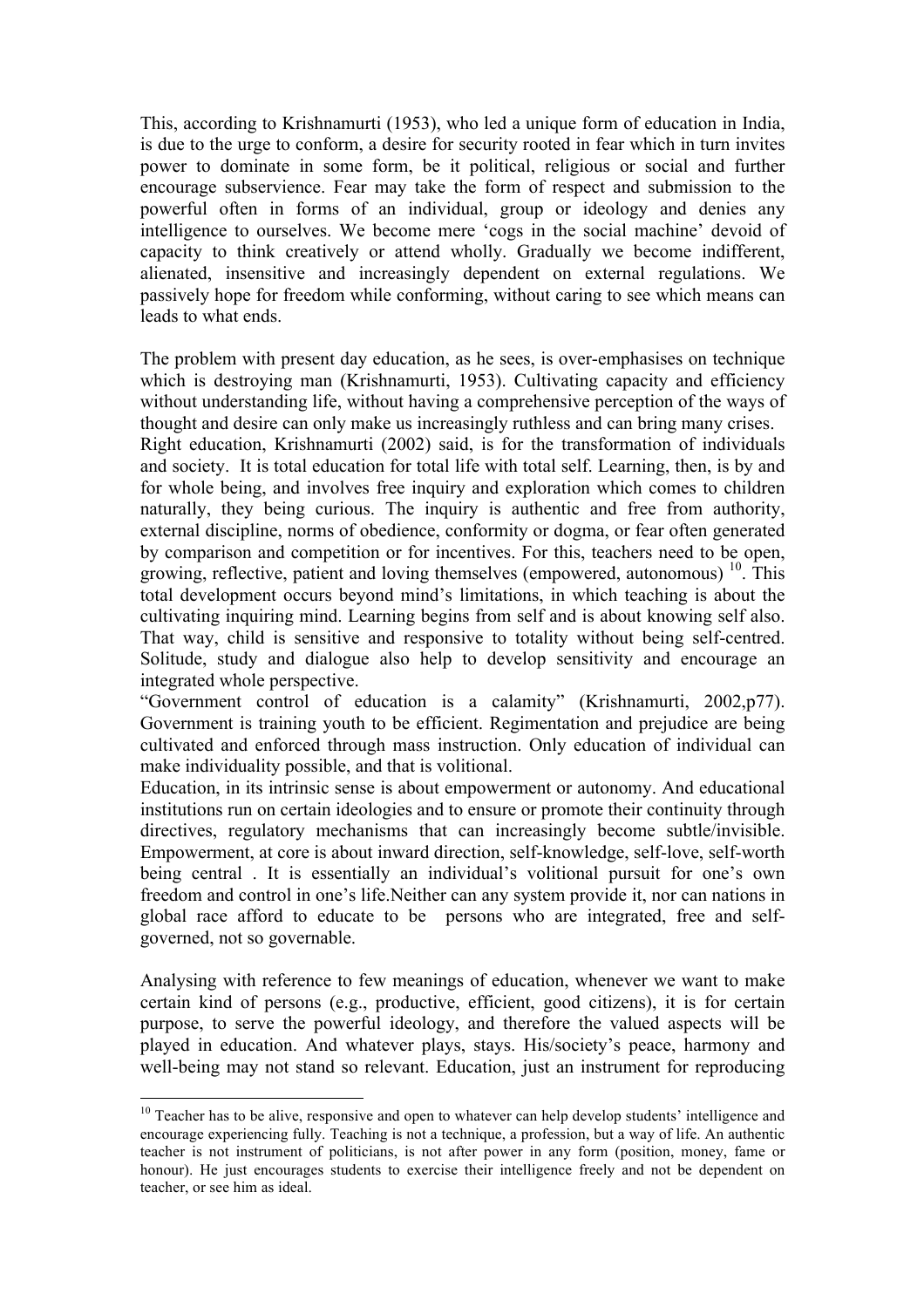power remains contested and choicelessly disempowered. If it is transforming due to forces outside of it, it loses power to transform. Education has to be empowered enough to empower; overpowered, it cannot empower.

But empowerment has as many original possibilities because freedom co-exists with power at multiple levels. Education can also be empowered as power of education lies in its normativity, and that too, in its intrinsic meaning. Engaging in reflection about 'what should education value' is necessary to regain its transformative potential, and by generating meaningful alternatives.

The human power to discern what is worthwhile, his will to develop perspectives need to be activated<sup> $11$ </sup>. Otherwise this 'power within' remains dormant and succumbs to the subtle play of external powers. Empowerment is about becoming free from oppression, outer control and conditioning (Rowlands). The choice depends on us: to live like puppets, driven, helpless, controlled and mechanically or move from automated mode to autonomous mode. Autonomy and freedom are always a choice with us and we better activate and develop it well. The concern is so central and pervasive to our life that it shows up in various forms and domains, as selfactualisation or empowerment, like a Hydra that if clipped, new hands emerge  $a\varrho\sin^{12}$ .

Frankl (2008), a psychologist, who having survived through the experience of Nazi camp opines that even when everything is taken from man, one last human freedom lies in choosing ones attitude in any given set of circumstances. Man can avoid and not submit to those powers which threaten self, inner freedom and be free, dignified and protect us from apathy even in the most inhumane settings. The fundamental choice is not freedom from conditions, but it is freedom to take a stand towards conditions.<sup>13</sup>

<sup>&</sup>lt;sup>11</sup> Among the criteria of education by Peters,

<sup>&</sup>lt;sup>12</sup> Michael Hand , 2006, uses the expression while arguing against autonomy. Oxford Review of Education 32(4) pp 535-550.

<sup>&</sup>lt;sup>13</sup> As per behaviourism (Skinner as cited in Ozmon and Craver, 1981 )such 'power within', consciousness, 'inner realm' is denied whereby 'autonomy' and freedom become impossible concepts. Or at most, consciousness is a social product and not within the range of solitary individual, as it was verbalised that was considered conscious, rest was largely unconscious. People are controlled by forces they are unconscious of, no individuality can exist apart from social development (p223). Can we conceive of self not determined by any bit of biological inheritance and social environments. Many arguments against autonomy rise, that it has reference to oneself only; that education for autonomy seems self-contradictory, because no child can be left to his freedom without licence.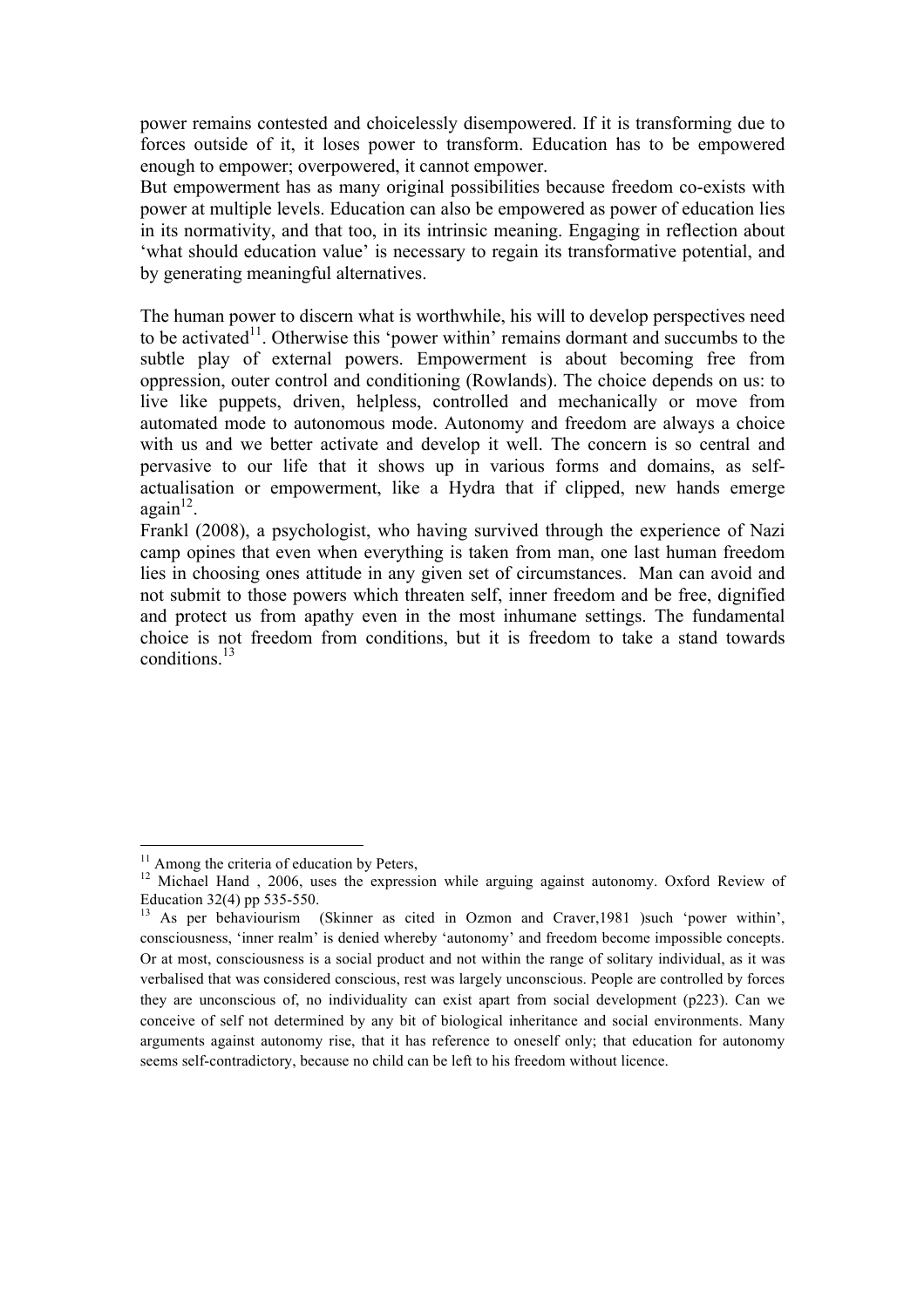## **References**

Apple, M. W. (1995). *Education and power* (2<sup>nd</sup> ed.). New York: Routledge.

Apple, M. W. (2003). *Competition, knowledge and the loss of educational vision*. Philosophy of music education review: Indiana University Press. 3-22. Retreived from http://muse.jhu.edu/journals/philosophy\_of\_music\_education\_review\_

Barnett, C., Clarke, N., Cloke, P., Malpass, A. (2008). The elusive subject of neoliberalism: Beyond the analytics of governmentality. *Cultural Studies, Special Issue on 'Anti-Consumerism and Cultural Studies'.*

Benson,P. (2005). [Rreview of book: *Autonomy, Gender, Politics* ,by M. Friedman, 2003]. 214-217. publ by Hypatia

Boulding, K.E. (1989). *Three Faces of Power*. California, Sage Publication.

Caranfa, A. (2010). *Contemplative instruction and the gifts of beauty, love and silence*. Educational Theory, 60(5), 561-585.

Carbone, M. (1990). *Why teacher empowerment now*? University of North Carolina Press. 98-102. Retreived Jun16 , 2015 from http://www.jstor.org.stable/40364669.

Carr,D. (2003). *Making sense of education: An introduction to the philosophy and theory of education and teaching.* London: Routledge Falmer.

Cooper, D. E. (1986). *Education,Vvalues and Mind: Essays for R. S. Peters*. London: Routledge & Kegan Paul.

Doyale (Ed) Educational judgments: Papers in the philosophy of education. London: Routledge & Kegan Paul. 119-142.

Juceviciene, P. and J. Vizgirdaite (2012). Educational empowerment of collaborative learning at the university ; Kaunas, Lithuana. Socialiniaimokslai , No. 1 (75) . Retreived from http://www.wbdavisco.com/wp-content/uploads/spring2011.pdf.

Frankl, V. E. (2008). *Man's search for meaning:The classic tribute to hope from the holocaust*. London: Rider.

Jodi, N. (2007). Interest and Purposes in Conceptions of Autinomy. *Paideus*, 16(1), 29-40.

Kaufman, A.S. (1973). Comment on Frankena's 'The concept of education today' in Doyale (Ed) *Educational judgments: Papers in the philosophy of education (pp 46- 56)*. London: Routledge & Kegan Paul.

Krishnamurti, J. (1953) *Education and the significance of life*.California: Krishnamurti Foundation of America.

Krishnamurti, J. (2002). *Why are you being educated? Talks at Indian universities*. England: Krishnamurti Foundation Trust Ltd.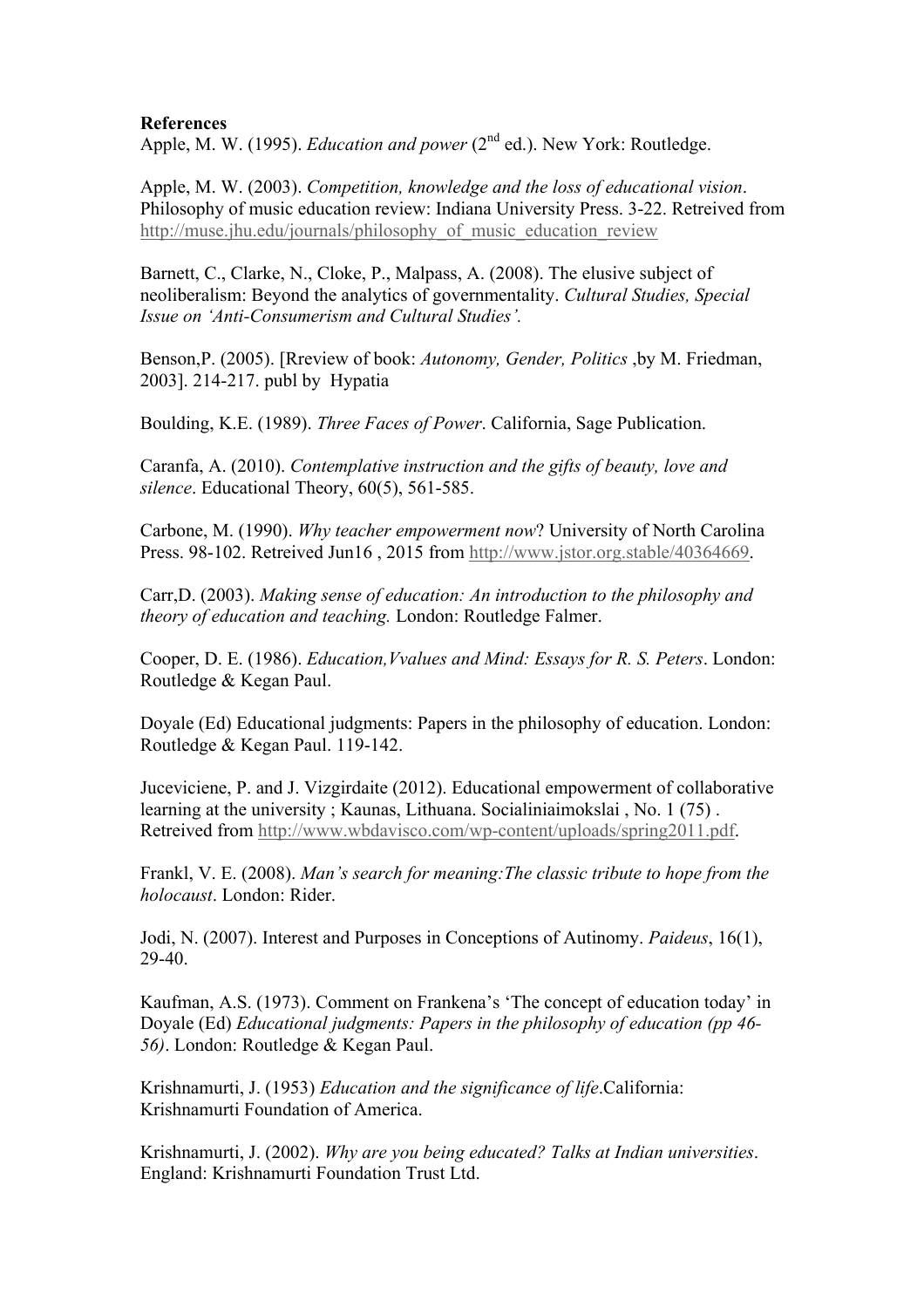Liston, D. P. (2010). *Contemplating teaching's conflicts and paradoxes*. Educational Theory. 60(1) 29-38.

Lukes, S. (1974). *Power: A Radical View* . New York, Palgrave Macmillan.

McMartin, J. (1995). *Personality psychology: A student- centered approach*. Thousand Oaks: Sage Publications.

Mond, P (2013) *How Inner Quiet Becomes a Coping Skill*. The European Conference on Education, 2013. www.iafor.org

Moore, T. W. (1982). *Philosophy of education: An introduction*. London: Routledge & Kegan Paul.

Ozmon, H. A. and Craver, S. M. (1981). *Philosophical foundations of education* (2nd ed). Columbus Ohio: Merrill Publication.

Peters, R. S. (1966). *Ethics and education*. Oxford: Allen & Unwin Ltd.

Peters, R. S. (1973). *Freedom and the development of the free man*. In book: F. J.

Popkewitz, T. S. (2000). *Educational knowledge: changing relationships between the state, civil society and educational community*. USA: State University of New York Press.

Pitt, A. (2010). *On having one's chance: Autonomy as education's limit*. Educational Theory. 60 (1) 1-18.

Pring, R. (1984). *Personal and social education in the curriculum*. Britain: British Library Cataloguing in Publication Data.

Roberts, P. (1998). Reading Lyotard: Knowledge, Commodification and Higher Education. *Electronic Journal of Sociology*; ICAAP.

Rowlands, J. (1995) *Empowerment examined : An exploration of the concept and practice of women's empowerment in Honduras*., Durham theses, Durham University. Available at Durham E-Theses Online: http://etheses.dur.ac.uk/1424/

Scheffler, I. (1985) *Of Human Potential: An Essay in the Philosophy of Education*. London, Routledge & Kegan Paul.

Sharma, N. (2012) *Situating the Educand:Knowledge, Knowing and Modernity*, Ph.D. thesis (unpublished), University of Delhi.

Skorupski, J. (2003). Ethics. In R. Curren (Ed.), *Blackwell companion to Philosophy of education*. Blackwell.

Stengel, B.S. (2010) *Autonomy? or responsibility?* Educational Theory, 60 (1), 1-2.